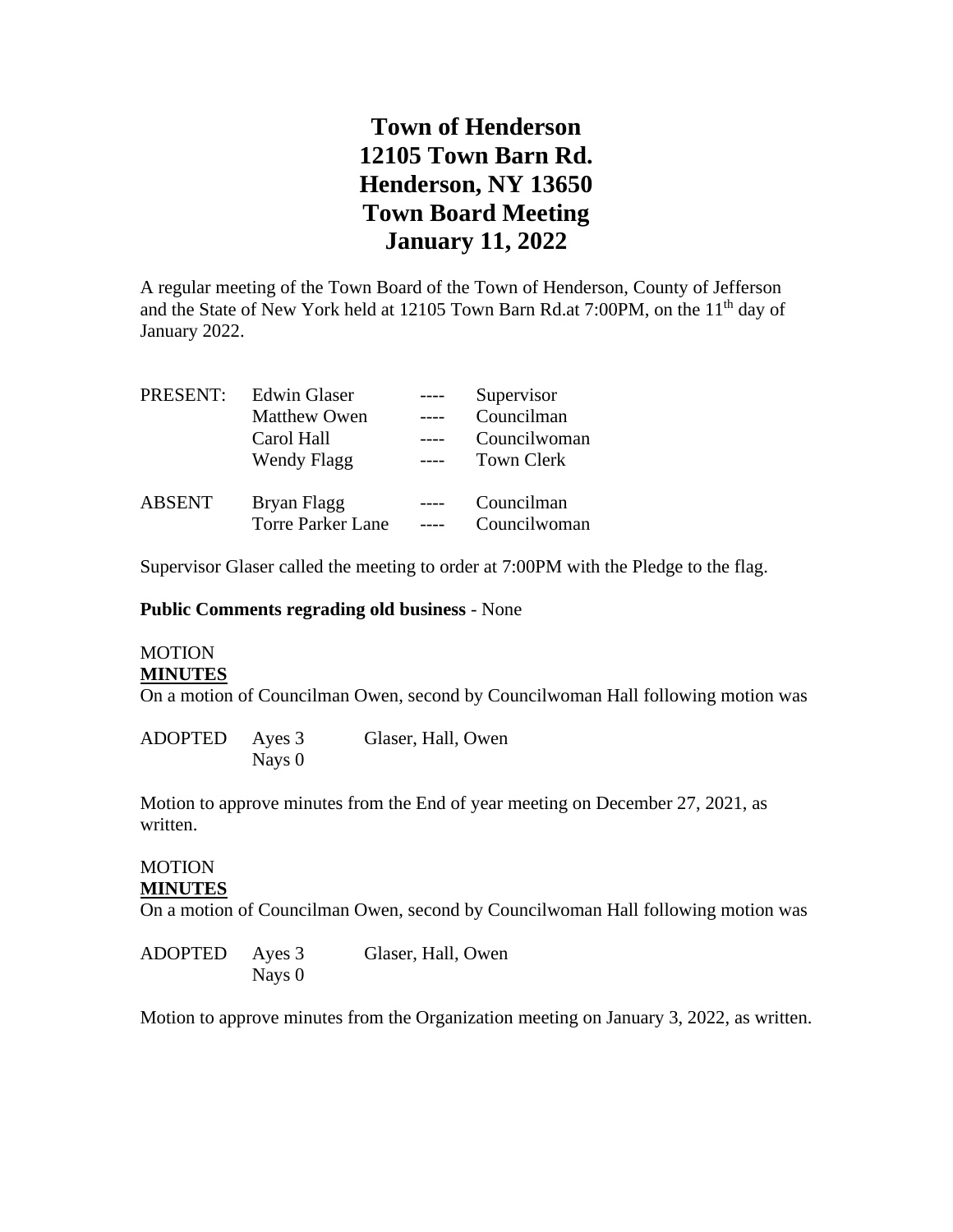# **MOTION AUDIT OF CLAIMS**

On a motion by Councilman Owen, seconded by Councilwoman Hall, the following motion was

| ADOPTED | Ayes 3   | Glaser, Hall, Owen |
|---------|----------|--------------------|
|         | Nays $0$ |                    |

Resolved to authorize payment of abstract #1 include vouchers 00001-00036 for a total amount of \$57,764.45.

## Summary by Payable Account

| Payable Acct              | <b>Total Amount</b> |
|---------------------------|---------------------|
| General                   | \$17,208.43         |
| Highway                   | \$37,824.14         |
| Water Dist. 1             | \$625.36            |
| Water Dist. 2             | \$625.34            |
| Special Lighting Dist.    | \$550.50            |
| Trust & Agency            | \$930.68            |
| <b>Water Capital Fund</b> | \$0.00              |
|                           |                     |

### MOTION

### **SUPERVISOR REPORT**

On a motion by Councilman Owen, second by Councilwoman Hall the following motion was

| <b>ADOPTED</b> | Ayes 3 | Glaser, Hall, Owen |
|----------------|--------|--------------------|
|                | Nays 0 |                    |

Motion to accept December Supervisor's report as presented by Supervisor Glaser.

Town Board members were provided with a copy of the monthly revenues and appropriations report.

Water and sewer update a grant from EFC for just 9 million was granted for Sewer District #1 plus our o% interest loan make the project very attainable. There are still a couple other grants we are still waiting on too. The rural development grant does not look favorable due to the large grant we received and with a no interest loan why would we subject our taxpayers to any type of interest. Design work can begin now that survey work is accomplished from this summer and fall.

We will begin to work on plans for Sewer district #2 and Water District #3.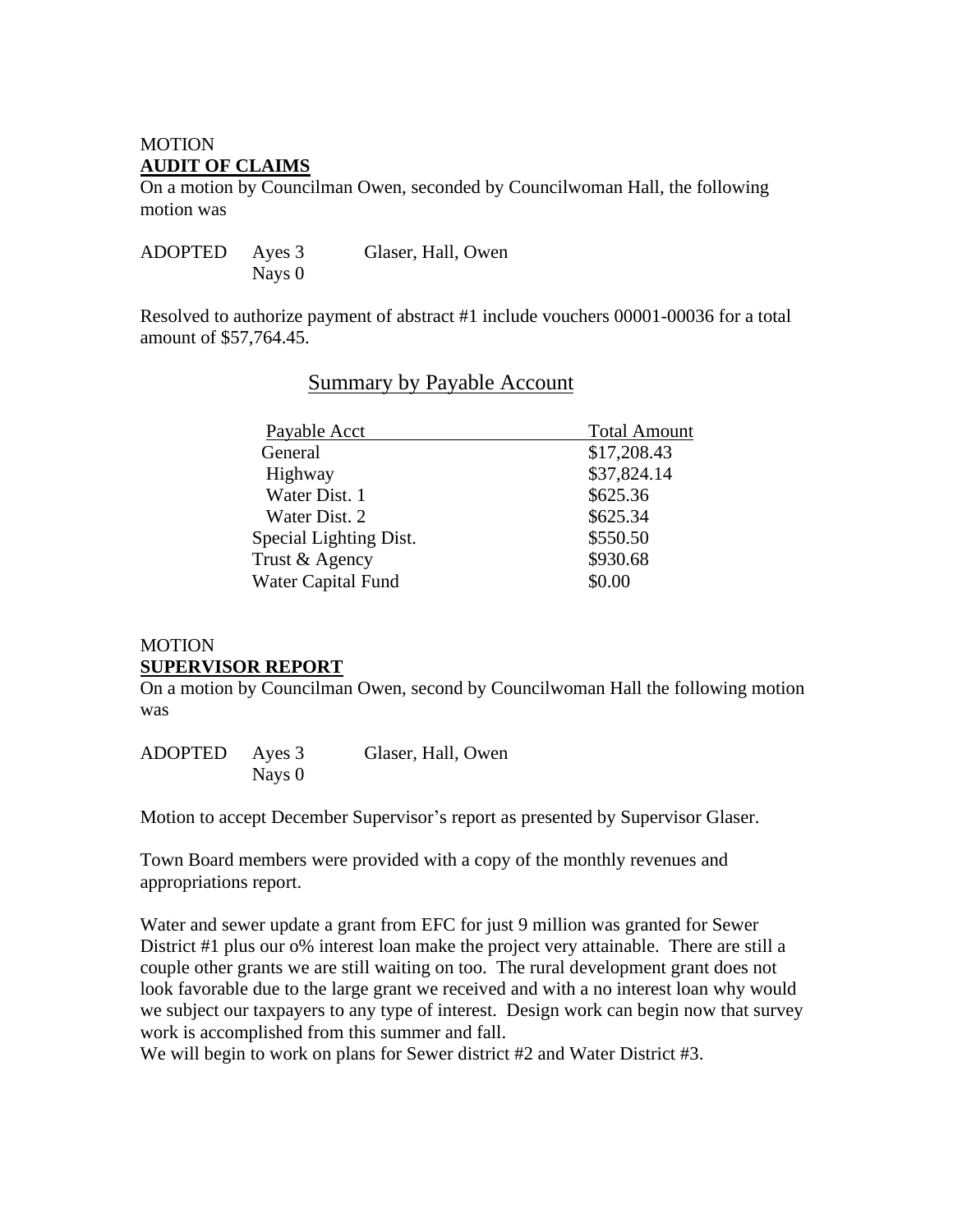Zoning Officer Eric Sheldon updated the Board on the unsafe buildings he presented to them and reported on sending out letters to the property owners with responses back from three. He explained to the property owners the law and that if the Town had to do the removal it would cost the property owner much more.

Board requested a list of those who responded and of the additional properties he wished to add

Mr. Sheldon asked if a couple things on building could be addressed:

- Some type of barrier between the parking lot and building
- Get the misc. phone lines and wires of the front of the building
- Sign to direct people to who they want to see and hours of operation

Supervisor Glaser has some thoughts and ideas on what to do to front of building.

Appointments for Zoning Board of Appeals member Jerry Tackley and Planning Board member Carol Mc Gowan were accepted by Town Board both terms will end December 31, 2026.

The Military Road Solar project decommission plan has been submitted to the Town and Town Attorney James Burrows is reviewing the document and working with NEXAMP attorneys on some items. NEXAMP is not going for a PILOT agreement and still need to clear up the Community Host Agreement.

The Water revitalization grant was not awarded. Councilman Owen and Supervisor Glaser and grant writing company had conference call with funders and had been told it was a very competitive year due to no grants being issued last year many projects are much further ahead then we were. We scored very well and encouraged us to try again next year.

Tug Hill Local Government Conference will be held on April 19<sup>th</sup> at Turning Stone Casino Event Center if interested in attending let Town Clerk know by February 24<sup>th</sup>.

**PUBLIC COMMENTS:** Robert Whiteman informed the Board that Sackets did not vote on cannabis law would be competition for Henderson and Clayton is looking for a company to do revaluation for assessments. Letter from Gary Rhodes was reviewed by Town Board

No further business to discuss a motion by Councilman Owen second by Councilwoman Hall the meeting was adjourned. Carried unanimously

Respectfully submitted, Wendy Flagg / Town Clerk/Collector

# All Town meetings held at 12105 Town Barn Rd., Henderson, NY 13650